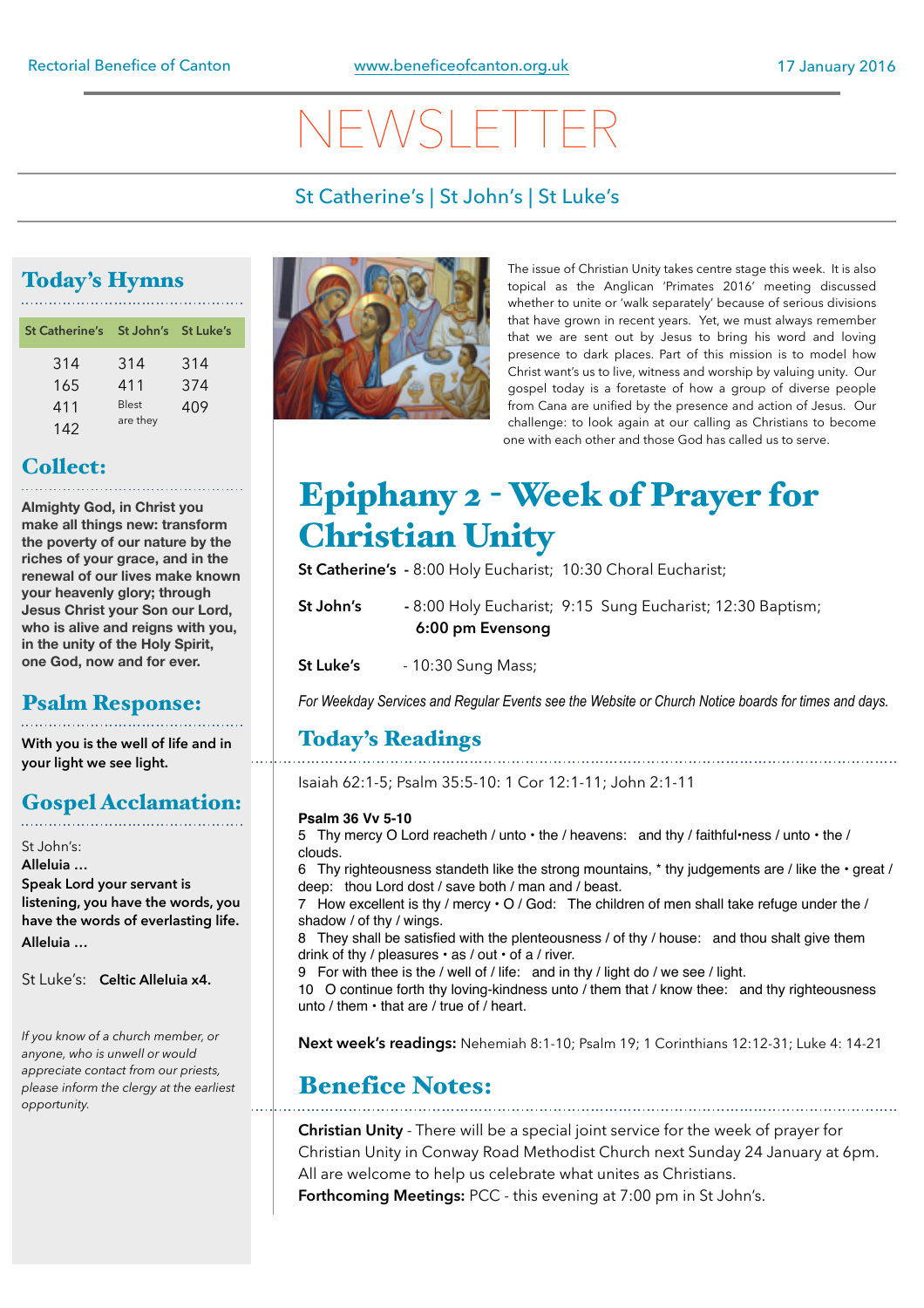#### Rectorial Benefice of Canton [www.beneficeofcanton.org.uk](http://www.beneficeofcanton.org.uk) 17 January 2016

**Hilary Morgan RIP -** Please join us in praying for the family of Archbishop Barry at this time as they grieve quietly and prepare for her funeral in Llandaff Cathedral this coming Friday afternoon.

**Messy Church -** Next planning meeting is next Sunday at 4:45pm in St John's. The next theme will be 'Lent'.

**Youth Club -** At last our youth club has begun: Mondays 7-9 in Calvary Baptist for the Cafe drop in and Fridays 7-9 in St Catherine's hall for pool, table tennis, games etc. This is for young people in secondary education.

**Junior Youth Club -** Many young people and parents of children in years 5 and 6 of primary school have asked if we could have a junior youth club. As ever, the issue is recruiting enough volunteers to make this viable. If you think you could help us make a junior youth club a reality please contact Fr Phelim. It would take place from 5:30 - 7pm on Fridays.

**2020 Vision -** Thank you to all those who turned up yesterday to support our 2020 vision review day. The results of the conversation will be published soon on the website.

**Cardiff West Ministry Area** - Last week's meeting was positive and a good beginning. One issue of common concern was provision for young people in parish life throughout the four parishes of Cardiff West and the need for a youth worker. **Night shelter -** If you would like to get involved in helping homeless people this winter please contact Fr Phelim.

**Living Faith Study Group** – Tuesdays at 7:30 pm in St John's. For info: Andrew Sims [maxsims@hotmail.com](mailto:maxsims@hotmail.com) 029 2034 4641 **Bible Study** is Thurs 7-9 St Johns Vestry: All welcome to our informal group discussion about the gospel reading for this coming Sunday. For more info contact Andrew (see above note)

**Newsletter Email** - If you'd like an email copy of the newsletter and readings please ask Sheila on [mgsmkelly1@gmail.com](mailto:mgsmkelly1@gmail.com) 

#### St Catherine's Notes:

**Bookings -** To book the Hall contact the clergy or email [hall.stcatherines@gmail.com.](mailto:hall.stcatherines@gmail.com) **Logs -** contact Clive 07931522683, Gareth 07527268461or Diana 07909961256. From £5 per boot (depends on volume). **Midweek Services:** Holy Eucharist at 11:00 am on Wednesday.

## St John's Notes:

**Church Booking -** To book the church please contact the clergy. For concerts contact Gill Winton. **Monthly Lunch -** The next lunch is on Friday 22nd January at 12noon **Lent Lunches** in St John's begin on Friday 12th February at 12noon for the duration of the season of Lent. **Midweek Services:** Holy Eucharist at 10:30 am on Thursday.

### St Luke's Notes:

**Women's Group -** Bring and Buy evening on Thursday 21 January in the Parkview Café. Everyone welcome. **Benefice Lunch -** Sunday 24 January 12 noon - Benefice Lunch at St Luke's. £8.50 **Hall Bookings -** To book the Hall please contact Jackie or Haydn Page on 029 2091 3808 [haydnpage@hotmail.co.uk](mailto:haydnpage@hotmail.co.uk) **Midweek Services:** Masses at 10:00 am on Tuesday and Wednesday; Friday at 6:30 pm; and 10:30 am on Saturday.

**Recently Departed:** Ernest Parry, Isobel Gardner, William Lane, Hilary Morgan

#### This Week in the Benefice: (Diocesan Prayer / Anglican Prayer Cycle / Events and Services)

**Sun 17** Abercynon, Dr Sarah Rogers (PinC); Church of Bangladesh; **St Anthony; Epiphany 2** (Christian Unity Week begins) **Mon 18** - Aberdare, Robert Davies; Confession of St Peter, Apostle; Akoko, Nigeria;

**Tues 19** Aberdare, St Fagan, Richard Green (V); Akot, Sudan;

**Wed 20** St Michael's College, Jeremy Duff, the staff and those in ministry training; Akure, Nigeria;

**Thur 21** Cwmbach, Ven. Christopher Smith (PinC); Alabama; **St Agnes** 

**Fri 22** Hirwaun, Ceirion Rees (PinC); Alaska;

**Sat 23** Mountain Ash & Miskin, Michael Jones (V); Algoma, Canada; **Francis de Sales;** 

**Sun 24** Penrhiwceiber, Matthewstown and Ynysboeth, Andrew Holmes; Church of Brazil; **St Cadog; Epiphany 3**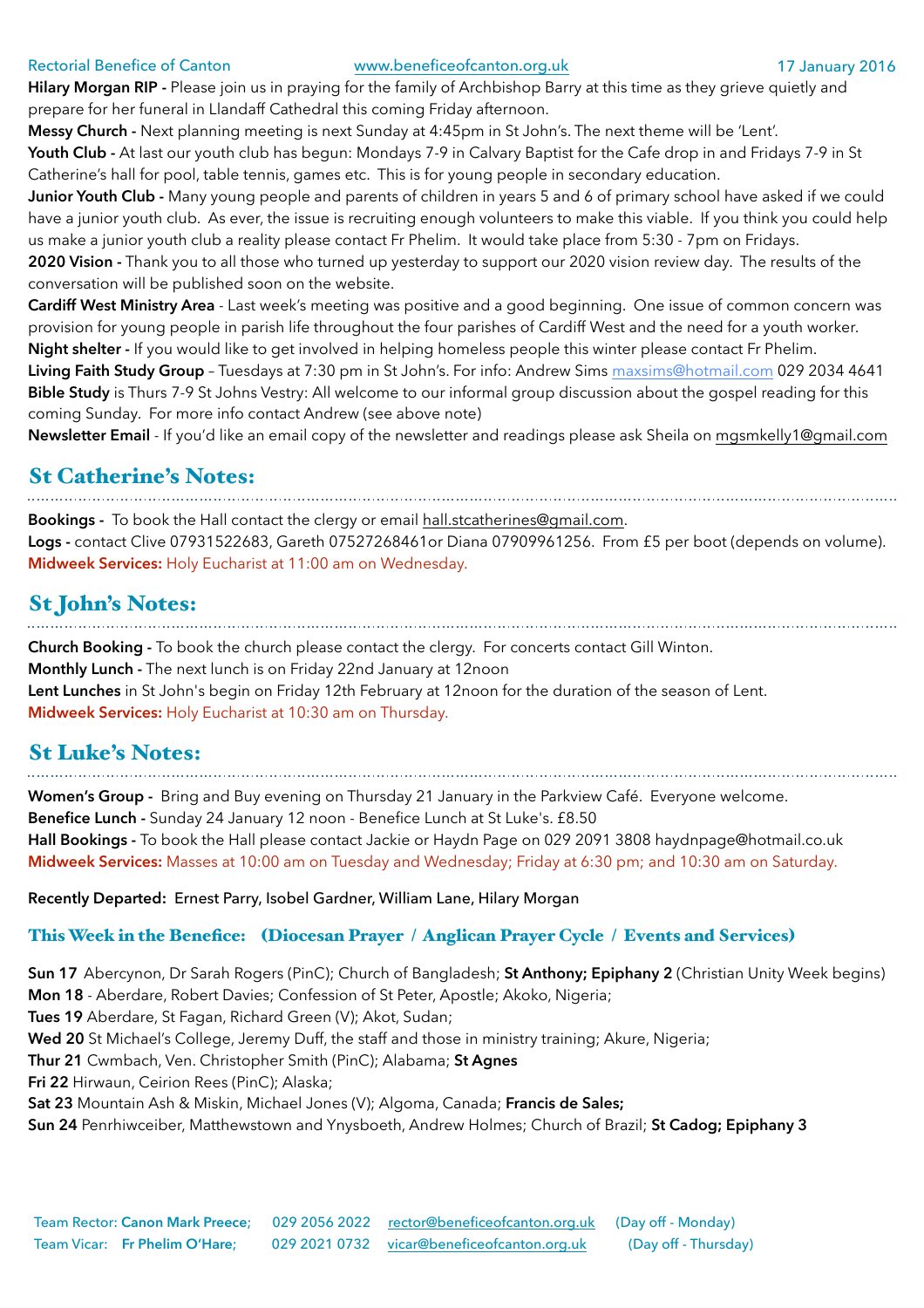### **17 January 2016 – Second Sunday of Epiphany**

#### **Collect of the Day**

Almighty God, in Christ you make all things new: transform the poverty of our nature by the riches of your grace, and in the renewal of our lives make known your heavenly glory; through Jesus Christ your Son our Lord, who is alive and reigns with you, in the unity of the Holy Spirit, one God, now and for ever.

#### **First Reading**

A reading from the book of the prophet Isaiah.

For Zion's sake I will not keep silent, and for Jerusalem's sake I will not rest, until her vindication shines out like the dawn, and her salvation like a burning torch. The nations shall see your vindication, and all the kings your glory; and you shall be called by a new name that the mouth of the LORD will give. You shall be a crown of beauty in the hand of the LORD, and a royal diadem in the hand of your God. You shall no more be termed Forsaken, and your land shall no more be termed Desolate; but you shall be called My Delight Is in Her, and your land Married; for the LORD delights in you, and your land shall be married. For as a young man marries a young woman, so shall your builder marry you, and as the bridegroom rejoices over the bride, so shall your God rejoice over you.

This is the word of the Lord. **Thanks be to God.** 

*Psalm 36.5-10*  R **With you is the well of life and in your light we see light.**  Your love, O Lord, reaches to the heavens, and your faithfulness to the clouds.

*Isaiah 62.1-5*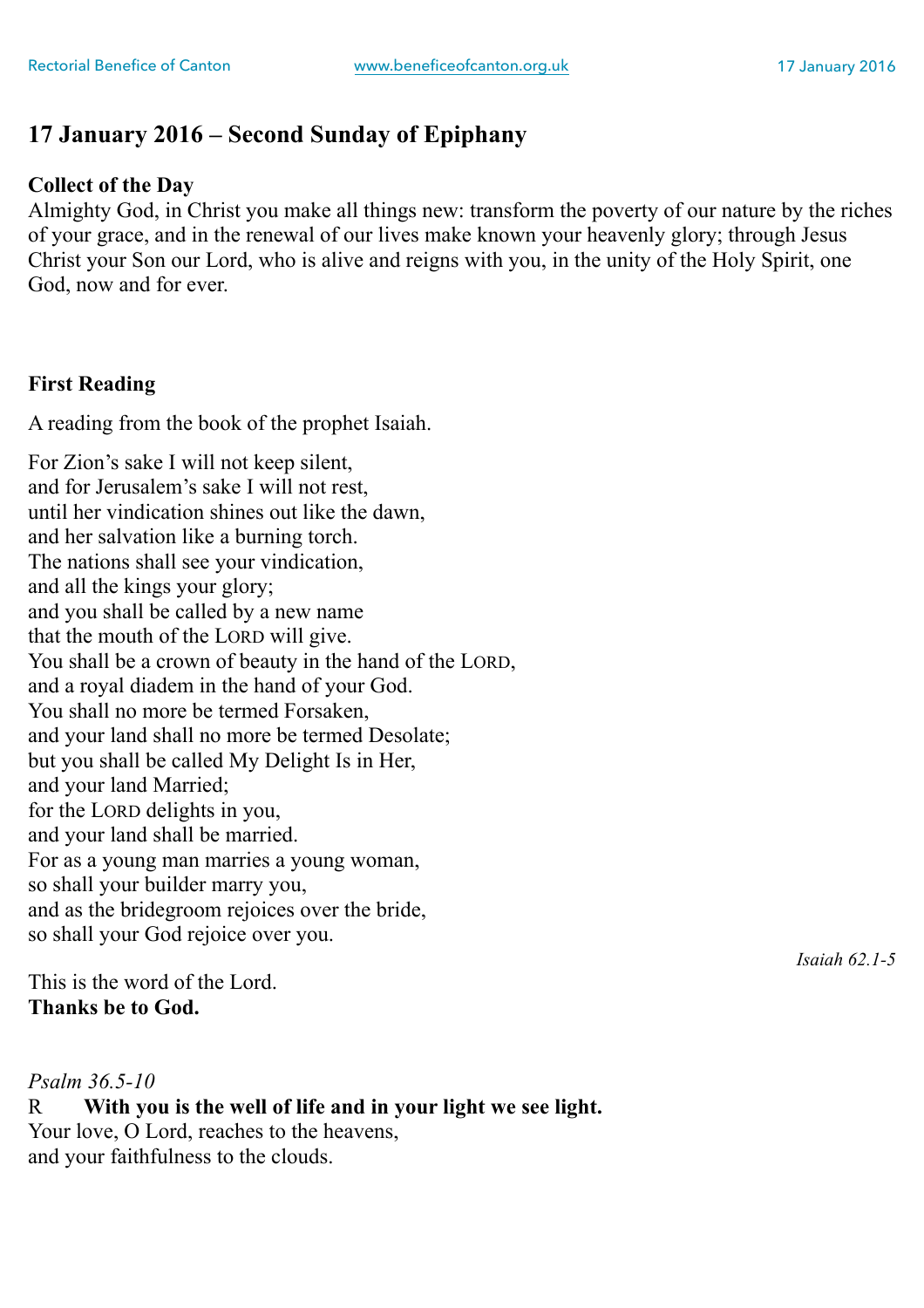Your righteousness is like the strong mountains, your justice like the great deep; you save both human and beast, O Lord. **R**  How priceless is your love, O God! your people take refuge under the shadow of your wings. They feast upon the abundance of your house; you give them drink from the river of your delights. **R** 

For with you is the well of life, and in your light shall we see light. Continue your loving-kindness to those who know you, and your favour to those who are true of heart. **R**  R **With you is the well of life and in your light we see light.** 

**Second Reading** 

A reading from the first letter of Paul to the Corinthians.

Concerning spiritual gifts, brothers and sisters, I do not want you to be uninformed. You know that when you were pagans, you were enticed and led astray to idols that could not speak. Therefore I want you to understand that no one speaking by the Spirit of God ever says 'Let Jesus be cursed!' and no one can say 'Jesus is Lord' except by the Holy Spirit.

Now there are varieties of gifts, but the same Spirit; and there are varieties of services, but the same Lord; and there are varieties of activities, but it is the same God who activates all of them in everyone. To each is given the manifestation of the Spirit for the common good. To one is given through the Spirit the utterance of wisdom, and to another the utterance of knowledge according to the same Spirit, to another faith by the same Spirit, to another gifts of healing by the one Spirit, to another the working of miracles, to another prophecy, to another the discernment of spirits, to another various kinds of tongues, to another the interpretation of tongues. All these are activated by one and the same Spirit, who allots to each one individually just as the Spirit chooses.

*1 Corinthians 12.1-11* 

This is the word of the Lord. **Thanks be to God.** 

#### **Gospel**

Hear the holy Gospel of our Lord Jesus Christ according to John. **Glory to you, O Lord.** 

There was a wedding in Cana of Galilee, and the mother of Jesus was there. Jesus and his disciples had also been invited to the wedding. When the wine gave out, the mother of Jesus said to him, 'They have no wine.' And Jesus said to her, 'Woman, what concern is that to you and to me? My hour has not yet come.' His mother said to the servants, 'Do whatever he tells you.' Now standing there were six stone water-jars for the Jewish rites of purification, each holding twenty or thirty gallons. Jesus said to them, 'Fill the jars with water.' And they filled them up to the brim. He said